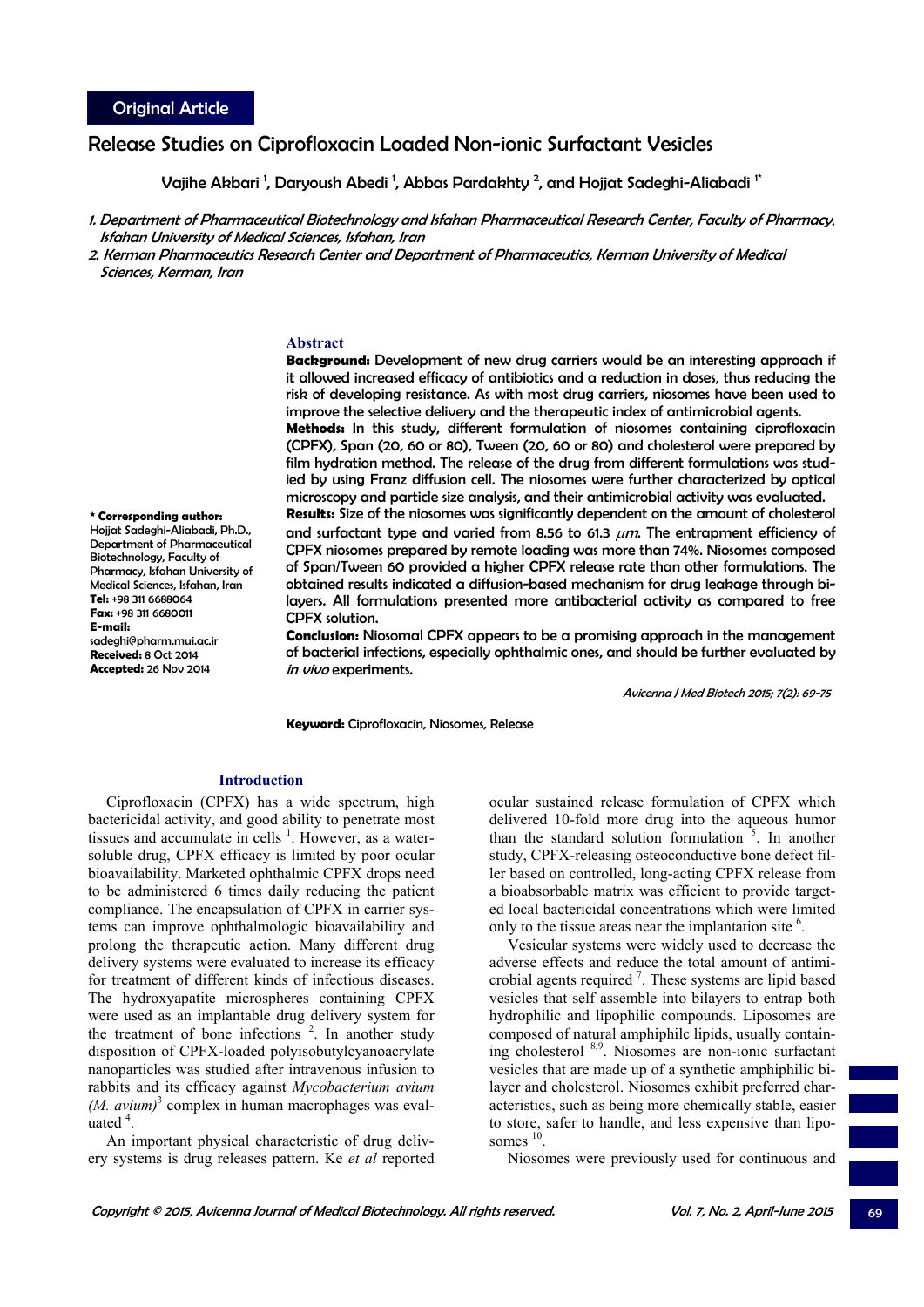controlled release of drugs <sup>10,11</sup>. Abdelkader et al prepared Span 60-based niosomes of naltrexone to evaluate its *in vitro* release parameters <sup>12</sup>. They reported that niosomal encapsulating naltrexone could significantly control drug release rate and extent. In another study, Span 40-based niosomes of metformin showed a significant extended-release and better hypoglycemic efficiency compared to free metformin solution 13. Factors affecting release characteristics of niosomes are type of drug, amount and type of surfactant, cholesterol content, and methods of preparation.

Among the different factors that influence the drug release from vesicles, the bilayer composition is a critical factor. For example, Mokhtar *et al* reported that release profiles of niosomal flurbiprofen were affected by cholesterol amount  $14$ . Another study reported that the alkyl chain length surfactant and the method of preparation influence acetazolamide release rate from niosomes as ophthalmic carriers <sup>15</sup>. They observed that Multilamellar Vesicles (MLV) had higher entrapment efficiency and lower drug release after 8 *hr* and concluded acetazolamide was released form niosome by a diffusion controlled mechanism.

The purpose of the current study was to prepare and characterize niosomal formulation containing CPFX in order to be used as ocular prolonged-release carriers. In this study, the preparation of different niosomal formulations were reported using different molar ratios of Span 20 and Tween 20, Span 60 and Tween 60 or Span 80 and Tween 80, in combination with cholesterol. Also, the effect of formulation components on size and encapsulation efficiency of vesicles, *in vitro* release profile of CPFX from niosomes and *in vitro* antibacterial effect of CPFX loaded niosomes and free drug against *Staphylococcus aureus (S. aureus)*, *Pseudomonas aeruginosa (P. aeruginosa)*, *Klebsiella pneumonia (K. pneumonia)* and *Escherichia coli (E. coli)* were evaluated.

#### **Materials and Methods**

#### *Chemical*

CPFX was obtained from Bayer (Newbury, UK). Polysorbate 20, 60 and 80 (Tween 20, 60 and 80), and Sorbitan monopalmitate 20, 60 and 80 (Span 20, 60 and 80), and cholesterol were purchased from Fluka (Switzerland). All other chemicals and analytical grade solvents were obtained from Merck (Germany). *Bacteria* 

*S. aureus* (PTCC1112), *P. aeruginosa* (PTCC1074), *E. coli* (PTCC1330), *K. pnuemonia* (PTCC1053) were obtained from the Persian type culture collection. They were subcultured on Muller-Hinton agar plates and incubated at 37*°C*.

#### *Niosome preparation*

The compositions of different niosome formulations are presented in table 1. Nisomal formulations were prepared by film hydration (hand shaking method), as previously reported 16. Briefly, 400 *µmol* of surfactant (Span 20 and Tween 20, Span 60 and Tween 60 or Span 80 and Tween 80) and cholesterol were dissolved in chloroform in a round-bottomed flask. The organic solvent was evaporated at 55*°C* under reduced pressure, using a rotary evaporator at 120 *rpm*. The resultant thin lipid film produced on the inner wall of the flask was then hydrated using 5 *ml* of ammonium sulfate (250  $mM$ , pH=2.5) for 1 *hr* at 55<sup>o</sup>C. The nonentrapped ammonium sulfate was removed from the niosomal suspension by dialysis against 10% (*w/v*) sucrose (pH=2.5). Five *ml* of CPFX solution (5 *mg/ml*) was added to this niosomal suspension at 55°*C* for 60 *min*. Residual CPFX was removed from formulations by dialysis against 10% (*w/v*) sucrose (pH=5). The final formulations were stored in refrigerator (4-8*ºC*) for further studies.

## *Size and morphology of niosomes*

The particle size and particle size distribution of niosomes were determined by laser-light scattering (Malvern Mastersizer 2000E, UK). Some micrographs were prepared by a camera attached to the optical microscope (Nikon HFX-DX, Japan) in  $10\times40$  and  $10\times$ 100 magnifications.

#### *Drug loading*

The amount of loaded CPFX was analyzed after disrupting the niosomes by isopropyl alcohol. The concentration of CPFX in niosomes was determined using a UV/visible spectrophotometer (Shimadzu, 2100, Japan) at 277 *nm*. The concentration of the samples was obtained from a linear equation of CPFX standard curve constructed previously.

To determine the encapsulation efficiency of niosomes, unentrapped CPFX was removed from the for-

| <b>Formulation number</b> | Span 20                                             | Span 60                               | Span 80                  | Tween 20                              | Tween 60                                            | Tween 80                                            | <b>Cholesterol</b> |
|---------------------------|-----------------------------------------------------|---------------------------------------|--------------------------|---------------------------------------|-----------------------------------------------------|-----------------------------------------------------|--------------------|
| F1                        | 3.5                                                 | $\hspace{0.05cm}$ – $\hspace{0.05cm}$ | $-$                      | 3.5                                   | $\hspace{0.05cm}$ – $\hspace{0.05cm}$               | $\qquad \qquad -$                                   | 3                  |
| F <sub>2</sub>            | 3                                                   | $\overline{\phantom{a}}$              | $-$                      | 3                                     | $-$                                                 | $- -$                                               | $\overline{4}$     |
| F <sub>3</sub>            | 2.5                                                 | $\overline{\phantom{a}}$              | $-$                      | 2.5                                   | $-$                                                 | $\hspace{0.05cm} -\hspace{0.05cm} -\hspace{0.05cm}$ | 5                  |
| F4                        | $- -$                                               | 3.5                                   | $\overline{\phantom{a}}$ | $\overline{\phantom{a}}$              | 3.5                                                 | $\overline{\phantom{m}}$                            | 3                  |
| F <sub>5</sub>            | $\hspace{0.05cm} -\hspace{0.05cm} -\hspace{0.05cm}$ | 3                                     | $\overline{\phantom{a}}$ | $\hspace{0.05cm}$ - $\hspace{0.05cm}$ | 3                                                   | $\overline{\phantom{a}}$                            | $\overline{4}$     |
| <b>F6</b>                 | $- -$                                               | 2.5                                   | $-$                      | --                                    | 2.5                                                 | $- -$                                               | 5                  |
| F7                        | $-$                                                 | $\hspace{0.05cm}$ – $\hspace{0.05cm}$ | 3.5                      | $\hspace{0.05cm}$ - $\hspace{0.05cm}$ | $\hspace{0.05cm} -\hspace{0.05cm} -\hspace{0.05cm}$ | 3.5                                                 | 3                  |
| F8                        | --                                                  | --                                    | 3                        | $-$                                   | --                                                  | $\mathbf{3}$                                        | $\overline{4}$     |
| F9                        | $\overline{\phantom{m}}$                            | $\qquad \qquad -$                     | 2.5                      | $\hspace{0.05cm}$ - $\hspace{0.05cm}$ | $\hspace{0.05cm}$ – $\hspace{0.05cm}$               | 2.5                                                 | 5                  |

Table 1. The composition of niosomal prepared formulations (molar ratio)

70 Avicenna Journal of Medical Biotechnology, Vol. 7, No. 2, April-June 2015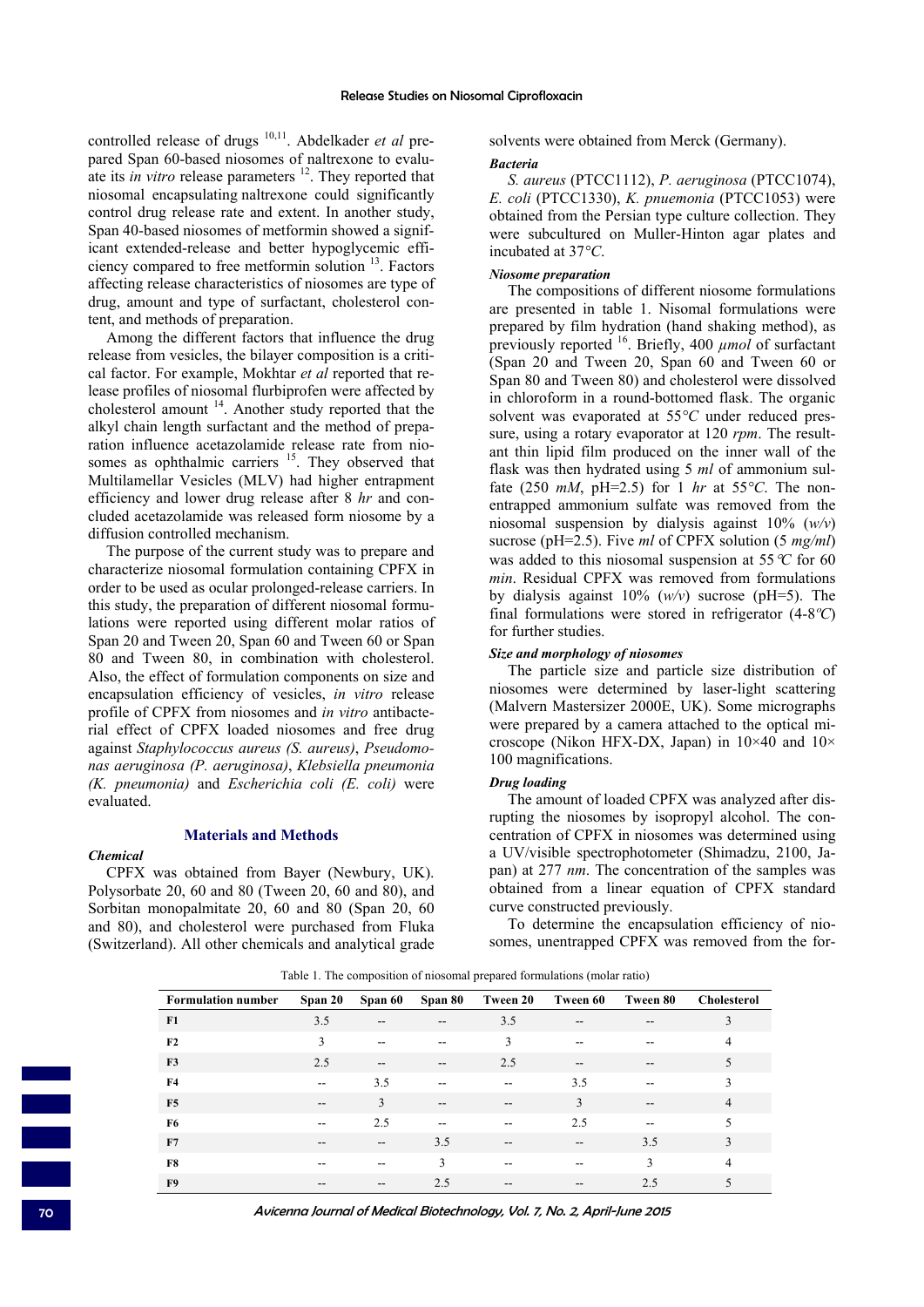mulations by dialysis against 10% (*w/v*) sucrose (pH= 5). The concentration of CPFX niosmal formulation was determined before and after dialysis. The entrapment efficiency was defined as follows:

% entrapment efficiency =  $\frac{\text{CPFX (postdialysis)}}{\text{CPFX (predialysis)}} \times 100$ 

## *Drug release*

CPFX release from various formulations was evaluated using a set of Franz diffusion cells with an active surface area of  $2.37 \text{ cm}^2$  and a receptor phase volume of 37 *ml*. An acetate cellulose dialysis membrane which was soaked in normal saline for 24 *hr* was clamped between the cell's donor and the receptor compartments. Temperature was maintained at 37±1*°C* by a circulating water bath. The receptor compartment was filled with normal saline and the donor compartment with 1 *ml* of niosomal CPFX, a CPFX solution as control and empty niosome as blank. Samples of the receptor compartment were collected at fixed time intervals and replaced with an equal volume of normal saline for up to 4 *hr*. Concentration in the receptor medium was quantified spectrophotometrically.

# *In vitro antibacterial activity*

Minimum Inhibitory Concentrations (MICs) of CPFXencapsulated, free CPFX, empty niosomes with free CPFX and empty niosomes were determined by conventional agar dilution method against *S. aureus* (PTCC 1112), *P. aeruginosa* (PTCC1074), *E. coli* (PTCC1330), and *K. pnuemonia* (PTCC1053). Different concentrations of the test compounds were added to molten Mueller-Hinton (MH) agar plates. The bacteria suspensions  $(10^7 \text{ CFU/ml})$  were inoculated on each plate and incubated overnight at 35*°C*. Next day, the lowest drug concentration that inhibited visible bacterial growth was reported as the MIC.

# *Statistics and data analysis*

The release data were fitted to various models using linear regression analysis. All data are expressed as the mean±standard deviation (SD). Significant differences were calculated by analysis of variance (ANOVA) followed by a post hoc test using SPSS 11.5 version and differences at  $p<0.05$  were considered significant.

#### **Results**

#### *Size and morphology of niosomes*

Mean volume diameter (dv) of different niosomal formulations measured by laser light scattering technique are presented in table 2. As shown, by increasing the amount of cholesterol content from 3 to 5 molar ratios the size of vesicles increased from 10.35, 9 and 31.17 to 61.3, 14.4 and 38.47 *µm* for the Span/Tween 20, Span/Tween 60 and Span/Tween 80 formulation.

The size distributions of prepared niosomes with different compositions are presented in figure 1. Size distribution curves of most formulations were as bellshape patterns indicating log-normal size distributions (Figures 1B and 1C).

The morphological observation of niosomes showed that prepared formulations were spherical and homogeneous dispersion. Different shapes and sizes of niosomes were seen in the micrographs, but MLVs were frequently observed (Figure 2A). Morphological studies revealed the size related well with the results of the laser light scattering measurement. In few formulations, trace aggregation was observed (Figure 2C). Moreover, no CPFX crystal was observed.



Figure 1. Size distribution of niosomes: A) the effect of cholesterol content on the size distribution of niosomes composed of Span 20/ Tween 20/Cholesterol, B) the effect of cholesterol content on the size distribution of niosomes composed of Span 60/Tween 60/ Cholesterol and C) the effect of cholesterol content on the size distribution of niosomes composed of Span 80/Tween 80/Cholesterol.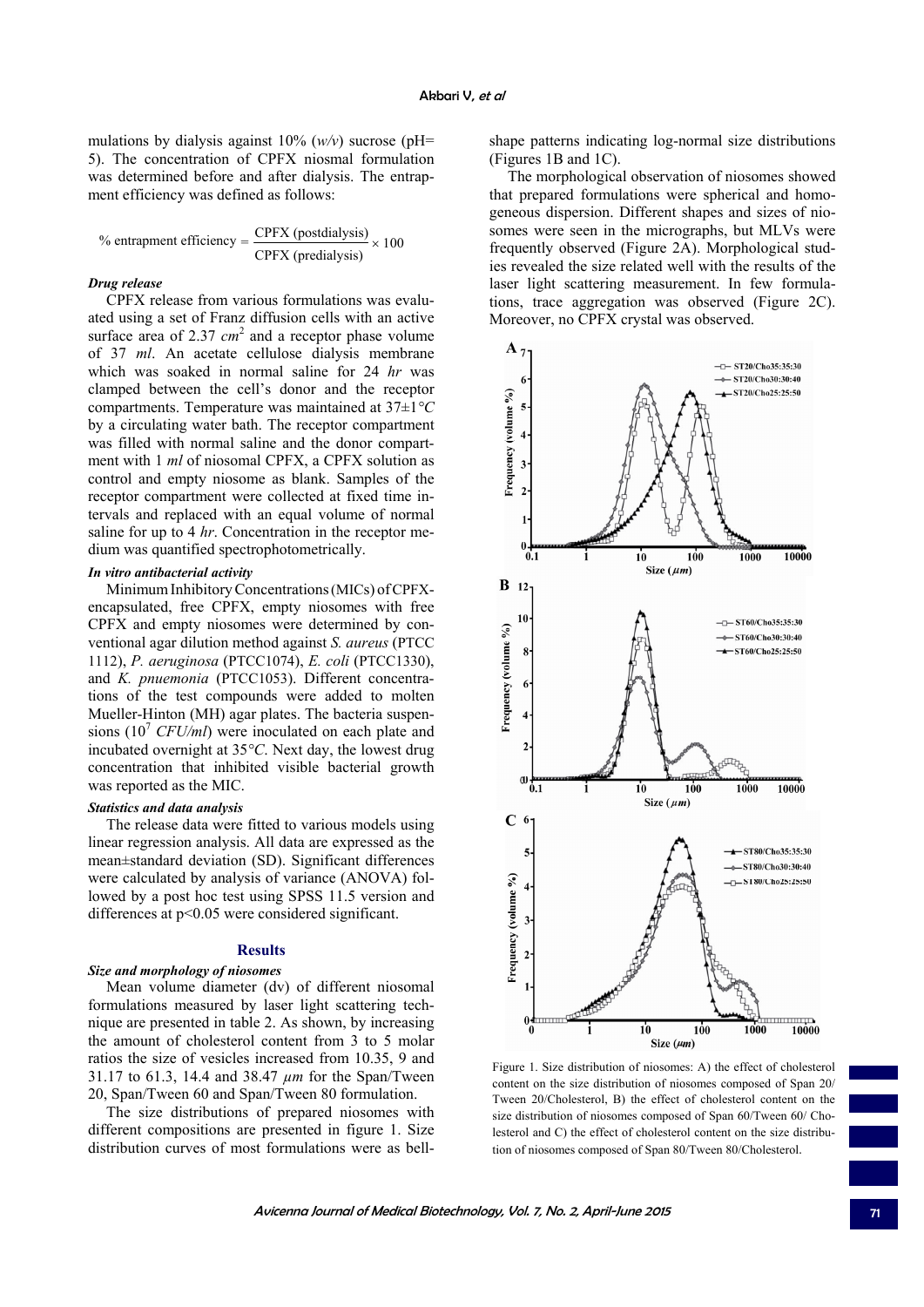#### Release Studies on Niosomal Ciprofloxacin



Figure 2. Morphological micrographs of niosomes (×400): A) formulation composed of Span 20/Tween 20/Cholesterol; molar ratio (m.r) 35:35:30, B) formulation composed of Span 60/Tween 60/Cholesterol; m.r 35:35:30 and C) formulation composed of Span 80/Tween 80/Cholesterol; m.r 35:35:30.

Table 2. Mean volume diameter (dv) (*μm*) and CPFX encapsulation efficiency percentage of formulations (mean±SD, n=3)

| <b>Formulations</b> | Average size (mean $\pm SD$ ) | <b>Encapsulation efficiency%</b> |  |  |
|---------------------|-------------------------------|----------------------------------|--|--|
| F1                  | $10.35 \pm 0.3$               | $61\pm5.6$                       |  |  |
| F2                  | $13.67 \pm 0.61$              | $48+4.6$                         |  |  |
| F3                  | $61.3 \pm 2.56$               | $38\pm6$                         |  |  |
| <b>F4</b>           | $9 \pm 0.1$                   | $74\pm8.5$                       |  |  |
| F5                  | $8.56 \pm 0.11$               | $67\pm6.5$                       |  |  |
| F6                  | $14.4 \pm 0.61$               | $63\pm7$                         |  |  |
| F7                  | $31.17\pm0.55$                | $58\pm4.5$                       |  |  |
| F8                  | $41.83 \pm 2.97$              | $41\pm3.5$                       |  |  |
| F <sub>9</sub>      | $38.47 \pm 3.96$              | $33\pm3$                         |  |  |

#### *Drug loading*

Encapsulation efficiencies of CPFX in different formulations prepared by remote loading method are presented in table 2. As shown, the encapsulation efficiency of niosomes decreased with increasing cholesterol content from 3 to 5 molar ratios. This effect was more observed at the higher cholesterol ratio.

#### *Drug release*

The results of *in vitro* release of CPFX from niosomes after 4 *hr* in normal saline at 37*°C* are shown in figure 3. During 4 *hr*, 27.8%, 30.8%, 30%, 29% and 29.1of CPFX were released from F1, F4, F5, F6, and F7 niosomes, respectively. R-squared  $(r^2)$  obtained from linear regression analysis of CPFX release data is presented in table 3. For most of formulations, CPFX release profile better fits with Peppas equation and Higuchi model suggesting the Fickian diffusion release mechanism for CPFX. The release of CPFX from niosomes was a biphasic process. In fast initial phase (first 60 *min*), around 20% of drug was released, whereas only around 10% of CPFX was released in slow release

phase (180 *min*). The effect of amount of cholesterol on CPFX release profile is shown in figure 3A. A nonsignificant decrease in the percentage of CPFX released was observed when cholesterol content was increased from 3 to 5 *molar* ratios (p>0.05). Figure 3B shows the effect of the surfactant type on release profile of CPFX. There were not any significant differences among the overall released amount of CPFX from the different surfactant type niosomes  $(p>0.05)$ .

#### *In vitro antibacterial activity*

MICs (*µg/ml*) of CPFX-encapsulated, free CPFX, empty niosomes plus free CPFX and empty niosomes against *S. aureus*, *P. aeruginosa*, *K. pneumonia* and *E. coli* are presented in table 4. The empty niosomes showed no activity against four bacteria tested. The MIC values for noisome encapsulated CPFX were more than free CPFX. The combination of empty niosomes with free CPFX had no additive effect on the antimicrobial activity of CPFX.

#### **Discussion**

Particle size is an important factor for drug delivery systems which can influence entrapment efficiency and drug release. Our study showed that amount of cholesterol can significantly influence mean diameter of niosomal vesicle. This result is in agreement with the previous studies reporting that increasing the amount of cholesterol resulted in larger vesicles 17,18. This could be explained based on this fact that cholesterol would be more likely to increase the number of bilayers since it has little effect on the charge at the bilayer surface and interbilayer separation  $19$ . The resultant effect is the forming of larger niosomes. The change in the mean diameter of liquid state surfactants (Span/Tween 20 and Span/Tween 80) vesicles was more significant fol-

Table 3. R-squared  $(r^2)$  obtained from linear regression analysis of CPFX release data which fitted in different release kinetic models

| <b>Formulations</b> | <b>Baker-lonsdale</b> | Higuchi      | Hixon-crawell | First order  | <b>Peppas</b> | Fickian      | Zero order   |
|---------------------|-----------------------|--------------|---------------|--------------|---------------|--------------|--------------|
| F1                  | $r^2=0.9628$          | $r^2=0.9647$ | $r^2=0.9205$  | $r^2=0.9111$ | $r^2=0.9713$  | $r^2=0.9110$ | $r^2=0.9110$ |
| F4                  | $r^2=0.9811$          | $r^2=0.9849$ | $r^2=0.9645$  | $r^2=0.9562$ | $r^2=0.9831$  | $r^2=0.9561$ | $r^2=0.9561$ |
| F <sub>5</sub>      | $r^2=0.9447$          | $r^2=0.9553$ | $r^2=0.9111$  | $r^2=0.9013$ | $r^2=0.9747$  | $r^2=0.9011$ | $r^2=0.9011$ |
| F6                  | $r^2=0.9344$          | $r^2=0.9564$ | $r^2=0.8866$  | $r^2=0.8755$ | $r^2=0.9744$  | $r^2=0.8754$ | $r^2=0.8754$ |
| F7                  | $r^2=0.9052$          | $r^2=0.9311$ | $r^2=0.8519$  | $r^2=0.8407$ | $r^2=0.9613$  | $r^2=0.8406$ | $r^2=0.8406$ |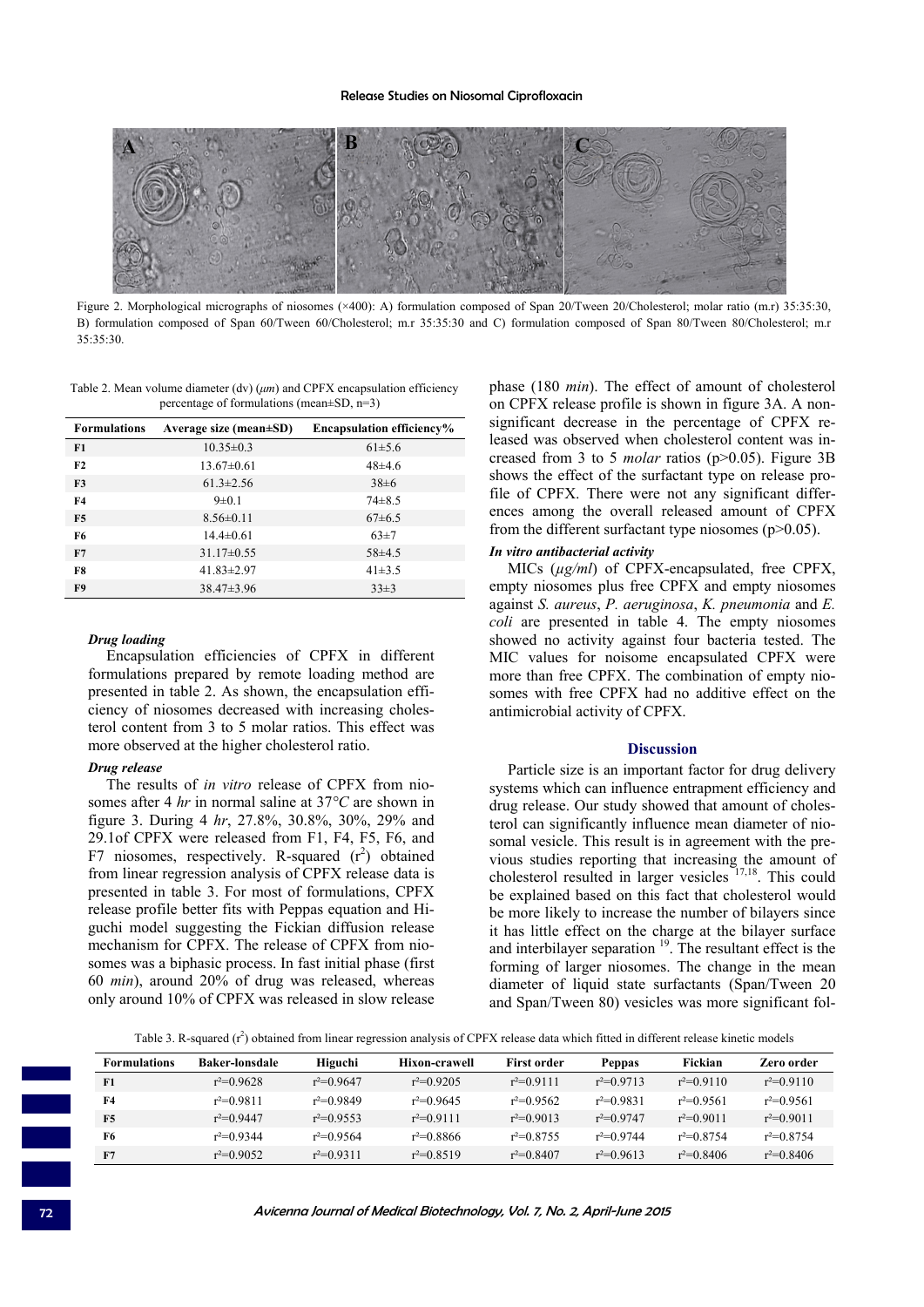Akbari V, et al



Figure 3. Release of CPFX from niosomes in normal saline at 37*°C* versus time (mean±SD, n=3). A) effect of cholesterol content and B) effect of surfactant type.

Table 4. MICs ( $\mu$ g/ml) of CPFX-encapsulated, free CPFX, empty niosomes plus free CPFX and empty niosomes against 4 strain of microorganisms  $(n=3; mean \pm SD)$ 

| <b>Formulation</b>                | Microorganism            |                            |                           |                          |  |  |
|-----------------------------------|--------------------------|----------------------------|---------------------------|--------------------------|--|--|
|                                   | S. aureuse (PTCC 1112)   | <i>E. coli</i> (PTCC 1330) | P. aeruginosa (PTCC 1074) | K. pneumonia (PTCC 1053) |  |  |
| <b>Free CPFX</b>                  | $0.21 \pm 0.06$          | $0.012 \pm 0.00$           | $0.5 \pm 0.00$            | $0.03 \pm 0.00$          |  |  |
| -F1                               | $0.104\pm0.03$           | $0.006 \pm 0.001$          | $0.21 \pm 0.06$           | $0.015 \pm 0.00$         |  |  |
| <b>F4</b>                         | $0.104 \pm 0.03$         | $0.003 \pm 0.001$          | $0.17 \pm 0.06$           | $0.015 \pm 0.00$         |  |  |
| F7                                | $0.104 \pm 0.03$         | $0.0057\pm0.001$           | $0.21 \pm 0.06$           | $0.012\pm0.003$          |  |  |
| <b>Empty noisome F1</b>           | $\overline{\phantom{m}}$ | --                         | --                        | $\overline{\phantom{m}}$ |  |  |
| <b>Empty noisome F4</b>           | $\overline{\phantom{m}}$ | --                         | $\overline{\phantom{a}}$  | $- -$                    |  |  |
| <b>Empty noisome F7</b>           | $\overline{\phantom{m}}$ | --                         | $\overline{\phantom{a}}$  | $\overline{\phantom{m}}$ |  |  |
| <b>Empty noisome F1 with CPFX</b> | $0.21 \pm 0.06$          | $0.012 \pm 0.004$          | $0.42\pm0.13$             | $0.03 \pm 0.00$          |  |  |
| <b>Empty noisome F4 with CPFX</b> | $0.21 \pm 0.06$          | $0.012 \pm 0.004$          | $0.5 \pm 0.00$            | $0.025 \pm 0.007$        |  |  |
| <b>Empty noisome F7 with CPFX</b> | $0.21 \pm 0.06$          | $0.012 \pm 0.004$          | $0.5 \pm 0.00$            | $0.03 \pm 0.00$          |  |  |

lowing the increase in the amount of intercalated cholesterol. This can be related to the flexibility of their bilayers leading to more susceptibility of bilayers to the structural effects of cholesterol.

In addition, Hydrophile-Lipophile Balance (HLB) and length chain of surfactants may also affect the particle size of vesicles. In our study, the combination of a monoalkylsorbitan ester (Span) and polyxylated sorbitan ester (Tween) with the same hydrocarbon chain length was used for the preparation of niosomes. Span/ Tween 20, Span/Tween 60 and Span/Tween 80 mixtures with mean HLB values 12.65, 9.8 and 9. 65, respectively, formed stable niosomes in the presence of cholesterol. Yoshioka *et al* reported that increasing the HLB value of surfactant results in larger vesicles  $20$ . This is in agreement with results of our study where HLB increment from 9.8 to 12.65 leads to significant increase in mean diameter of vesicles. In the present study, Span/Tween 80 which has an unsaturated and longest alkyl chain (C9=9) resulted in larger vesicles. It may be due to the fact that compared to monolayer types of saturated Span 60, monolayers of unsaturated Span 80 are more expanded and form larger molecular areas 21.

The entrapment efficiency of CPFX in niosomes prepared by remote loading method was relatively high and ranged from 33 to 74%. However, low encapsulation efficiencies of 5-14% were observed using a conventional passive-entrapment method (data not shown). Similar to our results, Oh *et al* reported an increase in CPFX liposomal encapsulation from 9 to 90% by a remote-loading technique that utilized both pH and potential gradients<sup>22</sup>.

Increasing cholesterol content led to reducing the e encapsulated drug amount. This can be related to the amphipathic nature of the drug which may make the drug-bilayer interactions. In addition to entrapment in the hydrophilic compartment by protonation, there is the further possibility of the CPFX molecule being incorporated into the niosome membrane. Hernández-Borrell and Montero  $23$  exploited the fluorescence properties of CPFX to localize the drug in bilayers by using quenching, anisotropy and binding experiments.

The entrapment of CPFX in solid state, Span/Tween 60, and niosomes was significantly higher than liquid state, Span/Tween 20 and Span/Tween 80, and vesicles  $(p>0.05)$ . The rigidity of bilayers of Span/Tween 60 containing niosomes and the leaky nature of liquid sur-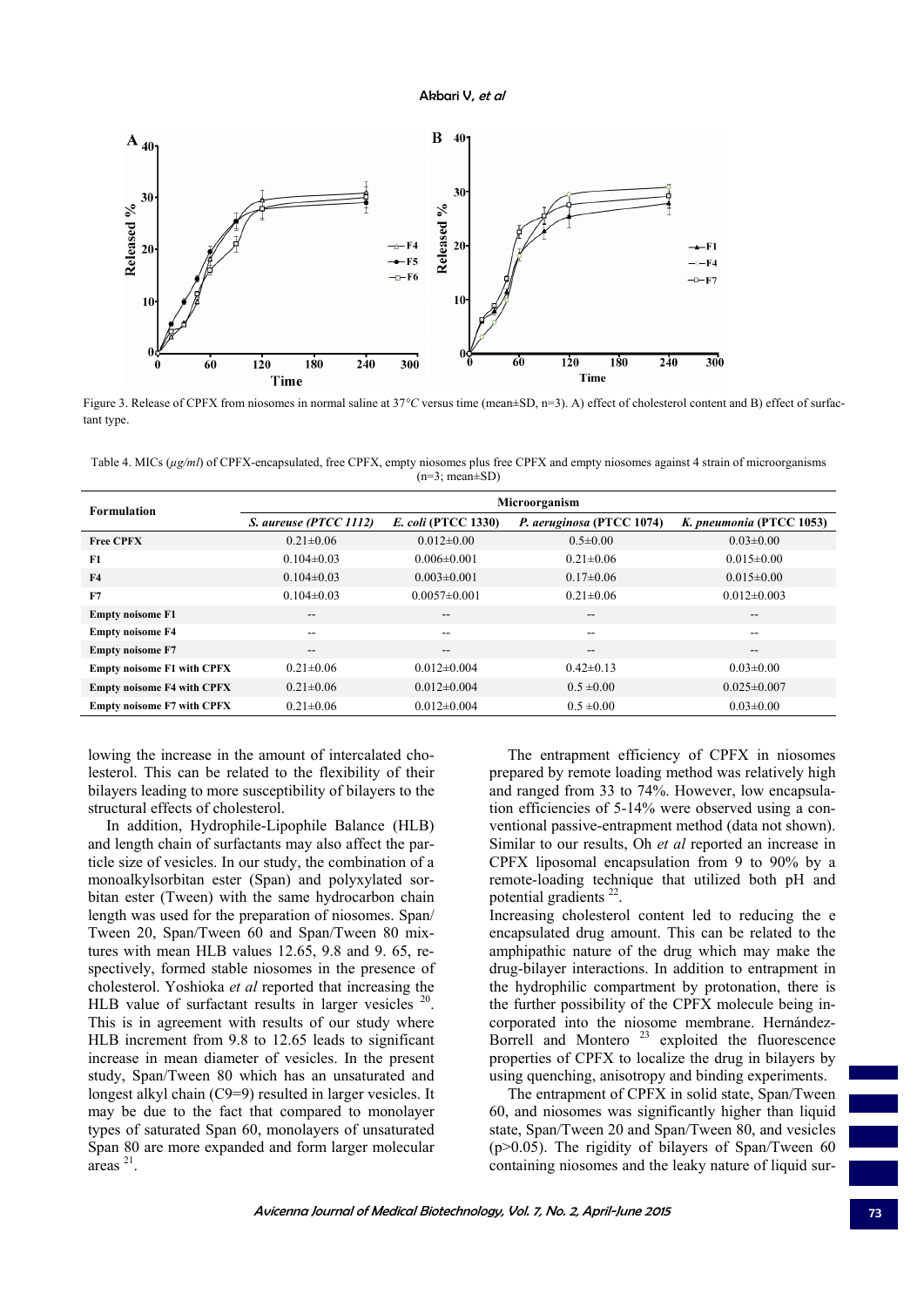factants bilayers can explain the mentioned difference in CPFX encapsulation ability. Other groups also reported surfactant having the highest phase transition temperature provides the highest encapsulation for the drug 20. Among tested surfactants, Span/Tween 80 had lowest encapsulation efficiency. This finding is consistent with other report  $24$  in which the lowest colchicine entrapment efficiency of the Span 80 formulation was explained by unsaturated status of Span 80 causing he membrane to be more permeable. Degier *et al* also reported the introduction of double bonds into the paraffin chains which cause a significant increment of liposomes' permeability 25.

The rate of drug release from a delivery system is critical and has to be investigated in order to achieve an optional system with desired release characteristics. Furthermore, *in vitro* release studies are often performed to predict how a delivery system might work in ideal situations, which might give some indication of its *in vivo* performance. In general, vesicle lamellarity plays a significant role in the retention of entrapped material <sup>26</sup>. The usual types of membranes employed are those with porous characteristics, *e.g*. cellulose acetate or homogeneous permeable polymers such as silicone  $27$ . In the present study, cellulose acetate was used for assessment of drug release from MLVs. Our results indicate initial rapid releases of the drug without detectable lag-time and an equilibrium state or a slower release phase with all formulations. The rapid initial phase may be originated from permeation of free CPFX and desorption of drug from the surface of niosomes and the slower phase related primarily to the diffusion of CPFX through the bilayers. Such effect has also been observed in the release of human insulin  $17$ and also caffeine 28 from niosomal suspensions*.* There were not any significant differences among the overall released amount of CPFX from the different niosomal formulations. The better fits with Higuchi model, and Peppas equation in drug release profile indicated the Fickian diffusion. This finding suggests the dominant mechanism is diffusion of CPFX through gel and liquid states bilayers. An investigation on the release rate of the drug revealed that the highest speed of drug delivery is during the first 60 *min*. This finding shows the main driving force for transporting the drug is the concentration differences between the two compartments of all glass Franz diffusion cells.

 Many studies have demonstrated the successful use of vesicular systems including niosomes as ocular drug delivery carriers. Niosomes can provide prolonged and controlled drug action at the corneal surface. Abdelkader *et al* reported that timolol maleate loaded niosomes showed significantly more sustained reduction of the intra-ocular pressures compared to timolol maleate solution 29. Physicochemical parameters such as size, morphology, physical state of the loaded drug, and drug release profile of the niosomal formulations can have a bearing on the ocular bioavailability. Marsh

and Maurice <sup>30</sup> investigated the effect of non-ionic surfactants of different HLB values on corneal permeability in human subjects. They found that Tween 20 and Brij 35 surfactants having HLB values between 16 and 17, were most effective in increasing corneal penetration. Niosome size of greater than 10 *µm* has been reported to be optimum for ocular delivery. This large size helps providing higher entrapped quantity of drug, better ocular localization and longer stay on the surface of the eye. Additionally, smaller vesicles are less stable due to greater surface tension  $31$ . With respect to sustained drug release profile and size of vesicles, CPFX niosomes prepared in the present study have good potentials for effective ocular delivery of the drug.

CPFX is an antibiotic useful for the treatment of a number of bacterial infections including respiratory, urinary tract, and gastrointestinal infections. In addition, CPFX ophthalmic drop is currently the drug of choice for infection of the eye including conjunctivitis and corneal ulcers. In the current study, antimicrobial activity of CPFX loaded niosomes was assessed by MIC measurement. MICs of niosomal CPFX were lower than those of free drug for all the strains. Similar results were reported for liposomes containing CPFX, meropenem, and gentamicin <sup>32</sup>. It was suggested that this increased antibacterial activity is related to the fusional interaction between membrane phospholipids. *S. aureus* and *P. aeruginosa* are common organisms responsible for bacterial conjunctivitis. Our result showed that CPFX niosomes had a good effect on *S. aureus,*  and *P. aeruginosa* and MICs of CPFX niosomes were more than two-fold lower than MICs of free CPFX.

#### **Conclusion**

In summary, particle size of nisomes was dependent on the type of surfactant and the amount of cholesterol used in the preparation of the vesicles. Relatively, high drug loading by remote loading method was achieved, and entrapment efficiency was influenced by cholesterol content and phase transition temperature of surfactants. Based on the antibacterial activity, evaluation of niosomal CPFX can be beneficial for designing a new delivery system for this antibiotic. Niosome size of greater than 10 *µm* has been reported to be suitable for drug administration to eye. According to size of vesicles and sustained drug release profile, our niosomes have good potentials for effective topical delivery of the drug especially ophthalmic ones.

#### **Acknowledgement**

This study was financially supported by Isfahan University of Medical Sciences (Grant No. 188097).

## **References**

- 1. Oliphant CM, Green GM. Quinolones: a comprehensive review. Am Fam Physician 2002;65(3):455-464.
- 2. Pham HH, Luo P, Genin F, Dash AK. Synthesis and characterization of hydroxyapatite-ciprofloxacin delivery